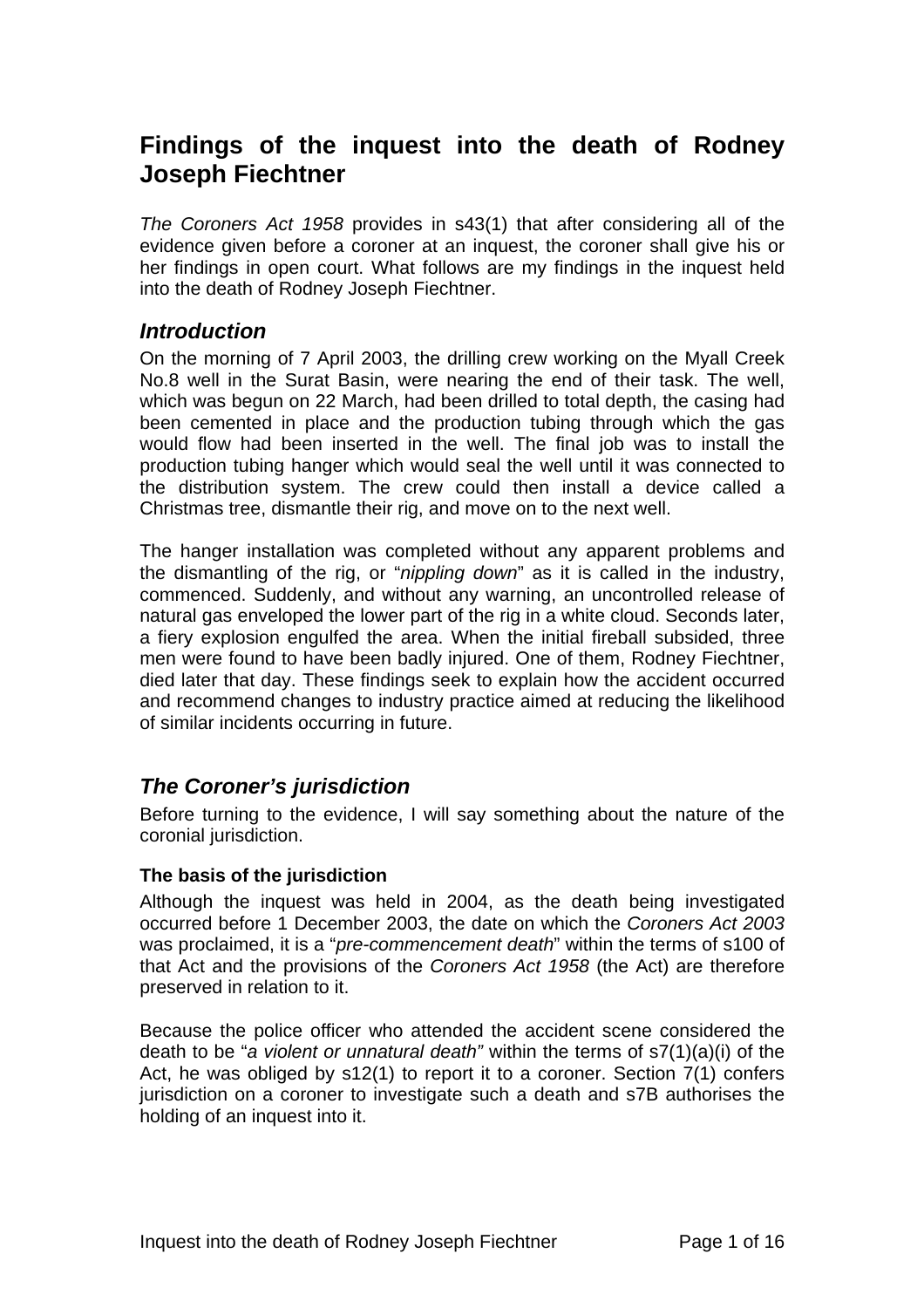### **The scope of the Coroner's inquiry and findings**

A coroner has jurisdiction to inquire into the cause and the circumstances of a reportable death.

The Act, in s24, provides that where an inquest is held, it shall be for the purpose of establishing as far as practicable:-

- $\bullet$  the fact that a person has died.
- the identity of the deceased,
- when, where and how the death occurred, and
- whether anyone should be charged with a criminal offence alleging he/she caused the death.

After considering all of the evidence presented at the inquest, findings must be given in relation to each of those matters to the extent that they are able to be proved.

An inquest is not a trial between opposing parties but an inquiry into the death. In a leading English case it was described in this way:-

*It is an inquisitorial process, a process of investigation quite unlike a criminal trial where the prosecutor accuses and the accused defends… The function of an inquest is to seek out and record as many of the facts concerning the death as the public interest requires.*<sup>1</sup>

The focus is on discovering what happened, not on ascribing guilt, attributing blame or apportioning liability. The purpose is to inform the family and the public of how the death occurred with a view to reducing the likelihood of similar deaths. As a result, the Act authorises a coroner to make preventive recommendations<sup>2</sup>, referred to as "riders" but prohibits findings being framed in a way that appears to determine questions of civil liability or suggests a person is guilty of any criminal offence. $3$ 

#### **The admissibility of evidence and the standard of proof**

Proceedings in a coroner's court are not bound by the rules of evidence because s34 of the Act provides that "*the coroner may admit any evidence the coroner thinks fit"* provided the coroner considers it necessary to establish any of the matters within the scope of the inquest.

This flexibility has been explained as a consequence of an inquest being a fact-finding exercise rather than a means of apportioning guilt: an inquiry rather than a trial. $4$ 

A coroner should apply the civil standard of proof, namely the balance of probabilities, but the approach referred to as the *Briginshaw sliding scale* is

 $\overline{a}$ 

<sup>1</sup> *R v South London Coroner; ex parte Thompson* (1982) 126 S.J. 625 2

 $2$  s43(5)

 $3$  s43(6)

<sup>4</sup> *R v South London Coroner; ex parte Thompson* per Lord Lane CJ, (1982) 126 S.J. 625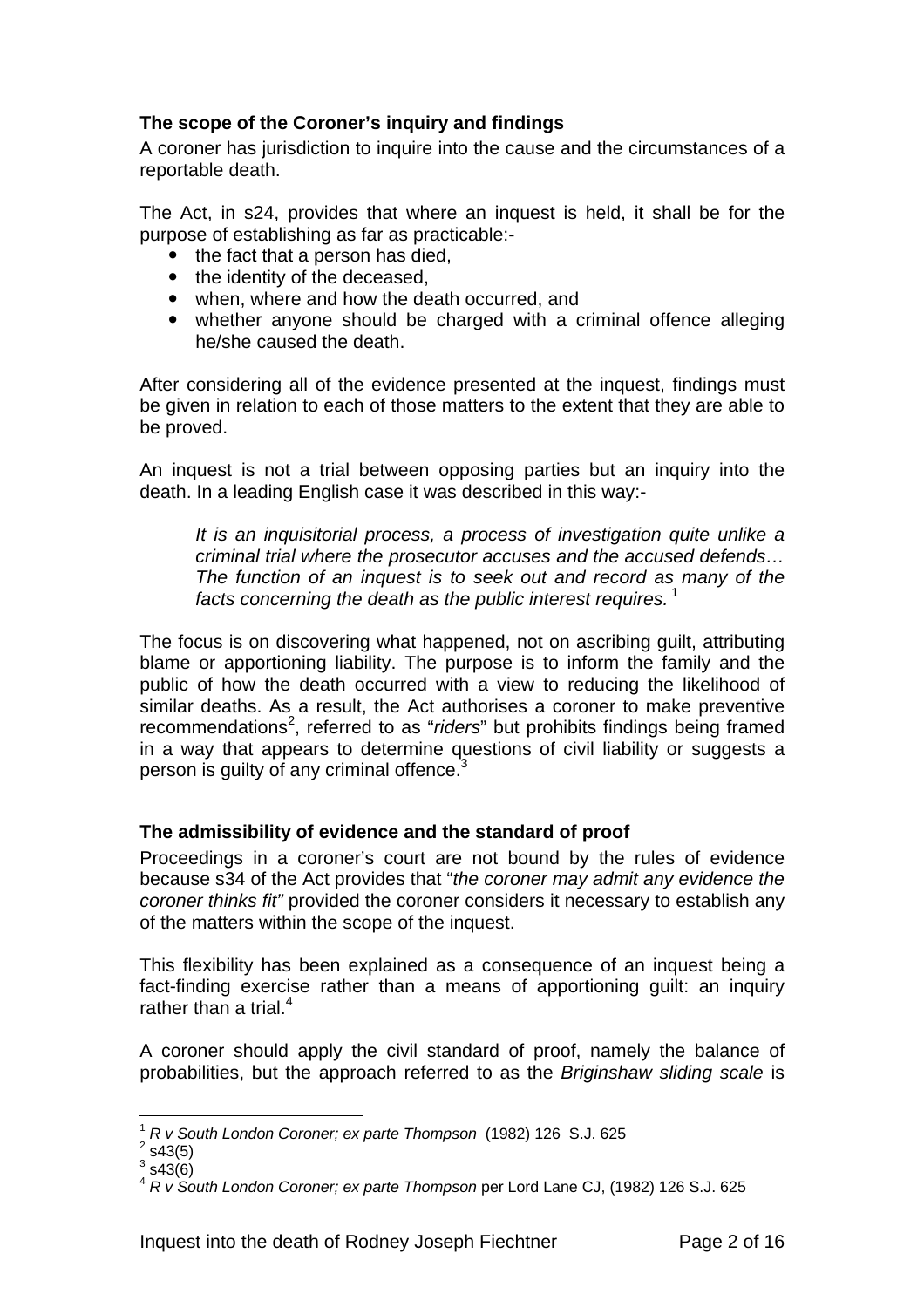applicable.<sup>5</sup> This means that the more significant the issue to be determined, the more serious an allegation or the more inherently unlikely an occurrence, the clearer and more persuasive the evidence needed for the trier of fact to be sufficiently satisfied that it has been proven to the civil standard.<sup>6</sup>

It is also clear that a coroner is obliged to comply with the rules of natural justice and to act judicially. This means that no findings adverse to the interest of any party may be made without that party first being given a right to be heard in opposition to that finding. As *Annetts v McCann<sup>8</sup>* makes clear that includes being given an opportunity to make submissions against findings that might be damaging to the reputation of any individual or organisation.

# *The investigation*

Soon after the explosion occurred and Mr Fiechtner and the other injured workers had been taken to the Surat Hospital, the accident was reported to police. An officer attended the scene but did little more than secure the site before handing over responsibility for the investigation to the Department of Natural Resources and Mines (the DNR&M). The Department's Regional Inspector – Petroleum and Gas, Mr Brendan Galloway, went immediately to the site and took control of the emergency response aimed at rendering the site safe.

The next day the investigation commenced. The investigation included all of those at the rig at the time of the accident being interviewed along with relevant drilling rig company employees and leaseholder employees involved in the planning of the well. Expert opinions were obtained from various mining and metallurgy specialists and the distributors of key components of the wellhead. These inquiries culminated in the production of an investigation report dated 28 November 2003 which contained 13 recommendations aimed at reducing the likelihood of similar accidents occurring in future.

# *The inquest*

 $\overline{a}$ 

A directions hearing was held on 2 June 2004. Mr Tate of Crown Law was appointed counsel assisting. Leave to appear was granted to the family of Rodney Fiechtner, Century Resources - a division of Downer EDI Group Limited, and Origin Energy Limited, formerly Oil Company of Australia, at the time of the accident. A view of a rig similar to that used to drill well number 8 was undertaken by the court on 19 August 2004 to assist it gain an understanding of how this equipment operated and an appreciation of the lay out of a lease. Hearings were then held over 5 consecutive days commencing on 6 September 2004 during which 22 people gave evidence and 79 exhibits were tendered – a further 4 were tendered today.

<sup>5</sup> *Anderson v Blashki* [1993] 2 VR 89 at 96 per Gobbo J 6

 $6$  Briginshaw v Briginshaw (1938) 60 CLR 336 at 361 per Sir Owen Dixon J

<sup>7</sup> *Harmsworth v State Coroner* [1989] VR 989 at 994 and see a useful discussion of the issue in Freckelton I., "Inquest Law" in *The inquest handbook*, Selby H., Federation Press, 1998 at 13

<sup>8</sup> (1990) 65 ALJR 167 at 168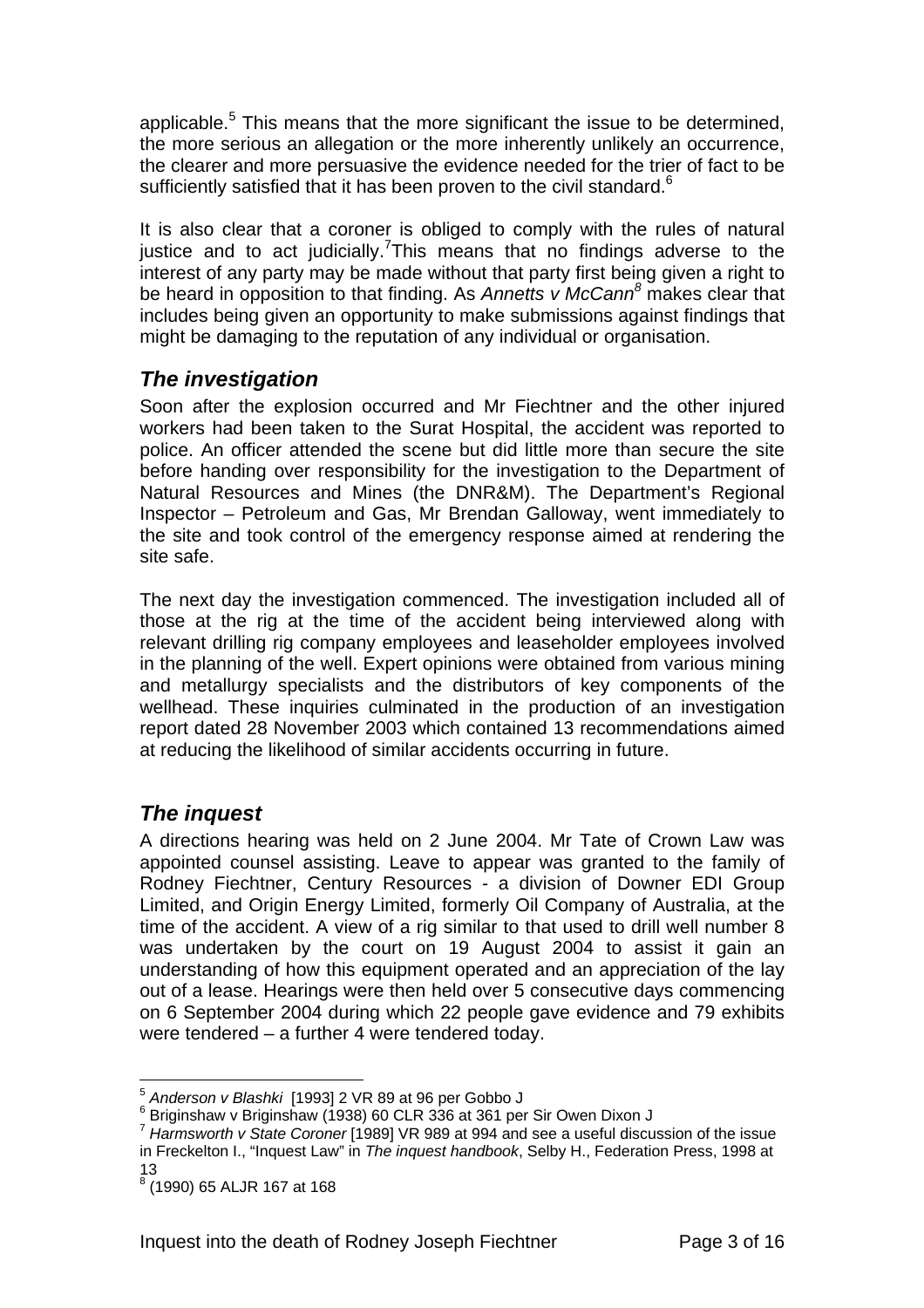At the conclusion of the evidence, those granted leave to appear were invited to make submissions concerning recommendations aimed at reducing the likelihood of similar accidents. I understand the representatives of OCA and Century Resources met with officers from the regulator – the DNR&M – and the three parties came to a consensus on the suggested recommendations that were tendered as exhibit 80 this afternoon. I'll indicate my response to the substance of those recommendations in due course but at this stage I want to acknowledge the merits of the process which seems to me to be consistent with the new regulatory approach contained in the recently enacted *Petroleum and Gas (Production and Safety) Act 2004.* That Act, when dealing with safety, moves away from the punitive, prescriptive approach that has been shown in a number of intrinsically dangerous industries to be not particularly effective and instead seeks to provide a framework based around safety management plans custom designed for each workplace. Self regulation has also had its critics. The new Act seems to contain a hybrid regime with a combination of broad mandatory safety obligations combined with hazard identification and reduction regulations and a risk management approach that requires operators to demonstrate how they will address those hazards. All parties are to be congratulated for embracing this new approach in an effort to address the deficiencies identified by this investigation

# *The evidence*

I turn now to the evidence. I can not, of course, even summarise all of the information contained in the exhibits and transcript but I consider it appropriate to record in these reasons the evidence I believe is necessary to understand the findings I have made.

The well was commenced on 22 March 2003. Although approximately 5 days were lost when a piece of equipment was accidentally dropped into the bore hole, this seems to have had no impact on the course of events and drilling proceeded without further incident until the desired depth was reached on 6 April 2003. The crew then had a number of jobs to do before they could quit the site.

First, they had to run to the bottom of the well the tubing that would carry the gas to the surface when the well was connected to the gas-gathering network. This is called production tubing. While it is being run into the hole, the gas is allowed to escape around the outside of the tubing and through a line connected to the well head structure - a blooey line via a device called a rams blow out preventer (BOP) that has valves that can regulate sudden surges in gas pressure.

Next, when sufficient production tubing is run into the well it needs to be secured in place and another system of valves that will enable the well to be connected to the gas-gathering network – a Christmas tree - is installed in place of the BOPs.

The production tubing is suspended in the well bore from a device that is screwed to the upper most end of it – the production tubing hanger. The hanger fits snugly in a tapered bowl or spool in the well head. Six tie down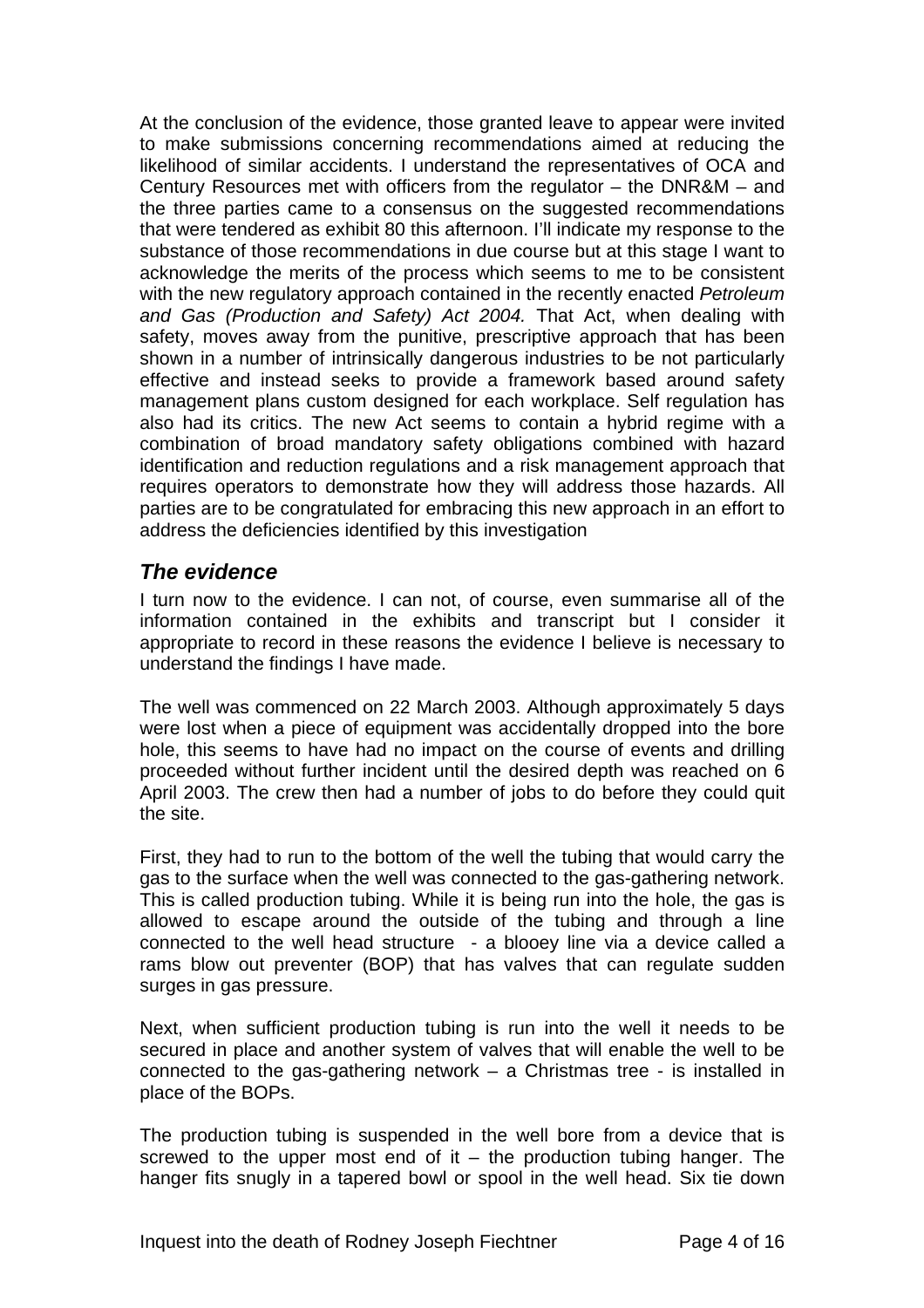bolts or locking screws prevent the tubing and hanger from lifting out of the well head and activate a seal on the hanger which closes the gap between the hanger and the well head leaving the aperture of the production tubing as the only route for gas to exit the well. However, at this stage of the process, that passage is also blocked by a plug fitted to the bottom of the production tubing, meaning that from the time the production tubing hanger is landed, the pressure in the well is shut in and begins to rise.

I am persuaded by the evidence of Mr Davis from SIMTARS and the report from ETRS that none of the six tie down bolts was fully engaged, that only three were engaged to any extent and that none of them was wound in more than 50% of the required distance. This allowed the production tubing hanger and the tubing connected to it to be forced up out of the well head when the gas pressure built up sufficiently to overcome the weight of the production tubing string and the limited effect of the partly engaged bolts, resulting in the sudden, uncontrolled escape of gas from the well. It came into contact with sufficient heat to ignite and the explosion occurred.

The crucial questions for this inquiry are how was the gas allowed to escape and what was the source of the ignition. The search for the answers requires a more detailed examination of the events leading up to the explosion.

The shift on which the accident occurred commenced at midnight on 6 April. Just prior to the crew commencing work, there was the usual safety meeting at which the men discussed the work that was scheduled to be undertaken on that shift. Directions in relation to this work were given to them by Mr Seaton Porter, the rig supervisor, who is also referred to as the drilling supervisor or the company man because he is employed by the leaseholder company to ensure that the operations are undertaken in accordance with the drilling agreement. Also present was the rig manager or tool pusher, Mr Fiechtner who was the senior person from the drilling company.

Mr Porter told the crew that they were to continue inserting the production tubing into the well and that he was to be called just before that process was completed so that he could oversee in the installation of the tubing hanger. There are no records of what else was told to the men on this occasion because the minutes of the meeting were destroyed by the accident but the witnesses recall being told such things as the need to ensure that they kept their hands away from the hydraulic clamps – tongs – that were to be used to screw together the lengths of tubing, the need to wear ear muffs and how to minimise the risk of injury while lifting the slips etcetera. These safety instructions were given with reference to Job Safety Analyses that had been developed prior to the well being commenced. None of the participants recalls any mention being made of any particular risks associated with the installation of the production tubing hanger and/or the engaging of the tie down bolts, which is consistent with there being no Job Safety Analysis for those particular tasks.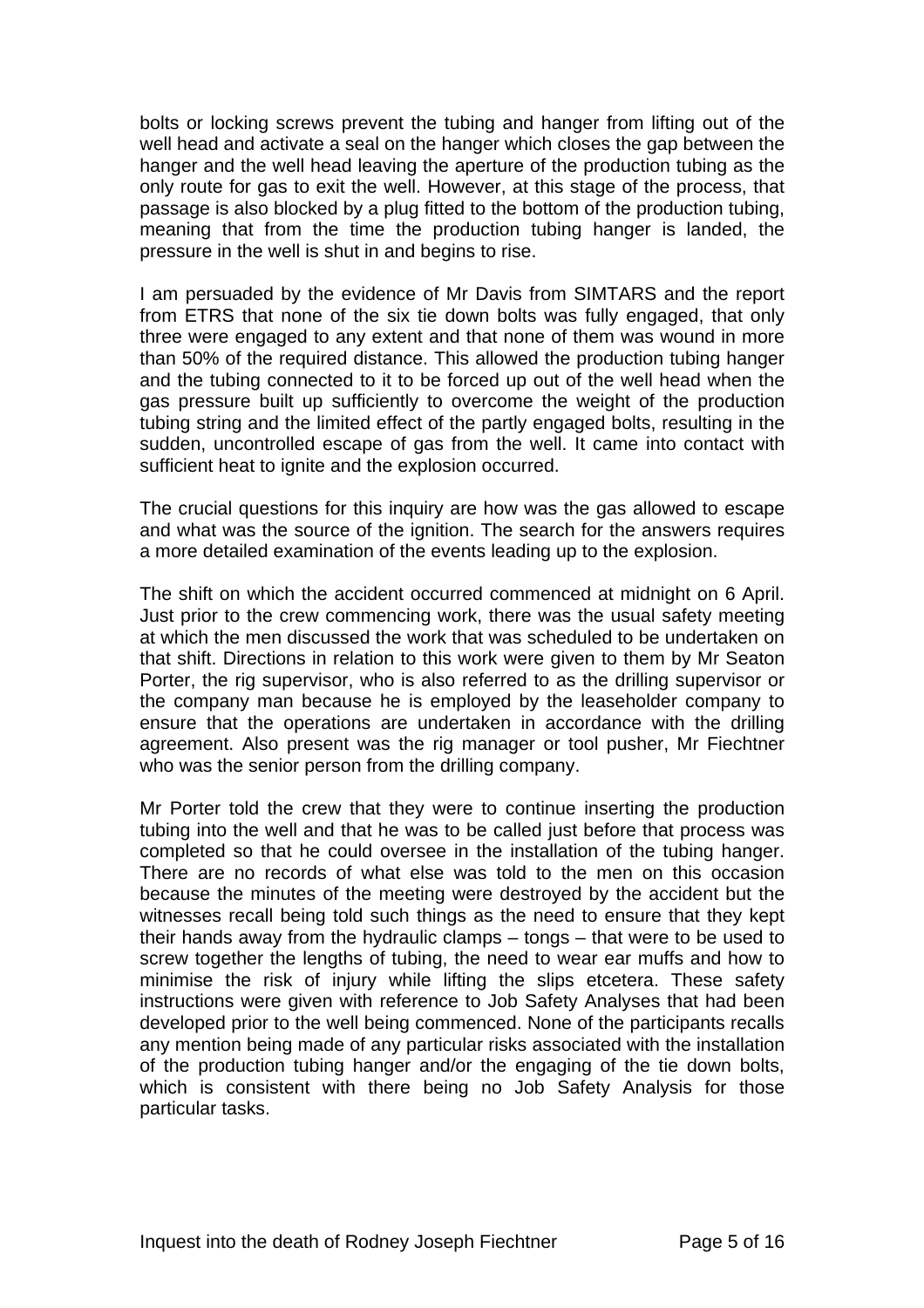At about 5.00am, Mr Porter was called to the rig floor in accordance with his request that he be there when it came time to land the hanger. Mr Fiechtner was also present supervising the work.

Evidence was given that there was some disagreement between Mr Fiechtner and Mr Porter as to the appropriate procedure to fit the hanger to the production tubing and how to cause it to pass through the equipment above its eventual seat in the wellhead spool. There was also departure from the planned installation when it was discovered the back pressure value that was to be fitted into the top of the production tubing string was of the wrong size. None was therefore fitted. It is clear that this did not contribute to the accident. It is less clear whether it says anything about the management of the project.

Three indicators were used to confirm that the tubing hanger was correctly seated in the well head spool:-

- A measurement was taken of the distance from the hanger seat to the rig floor head before the last length of tubing was run into the hole. That distance is marked on the tubing screwed in above the hanger. The hanger is known to be seated when the marking corresponds with the rig floor.
- When the tubing string is suspended by the derrick that is used to run it into the hole, its weight can be seen on a weight gauge on the drillers console on the rig floor. When the hanger is seated, the reading on the gauge drops by the weight of the production tubing string.
- Until the tubing hanger is landed, the gas passes through the vent in the BOPS to a flare line. When the hanger fits into the spool in the wellhead, the flow of gas is blocked and the flame at the end of the flare line is extinguished.

The landing of the hanger appeared to proceed uneventfully and two of the rig workers were told to screw in the tie down bolts that would secure the hanger and tubing in place. There was some disagreement in the evidence about how and/or by whom this direction was given but in my view nothing turns on that.

The suppliers of the hanger gave limited directions in their trade brochure as to how this process was to be done. The instructions were simply to "*run in all the tubing head lockscrews in an alternating cross pattern to refusal."*  However, there is no evidence that any of the workers on this rig had seen that material.

Indeed, neither of the workers detailed to undertake that task in this case had been given any specific instructions on how this was to be done and one of them had done it only once before. The other worker had installed hangers on previous occasions but always on wells using a different drilling system and, he said, using a hanger that looked different for the one used in this case. There was no JSA or standard operating procedure for this task and none of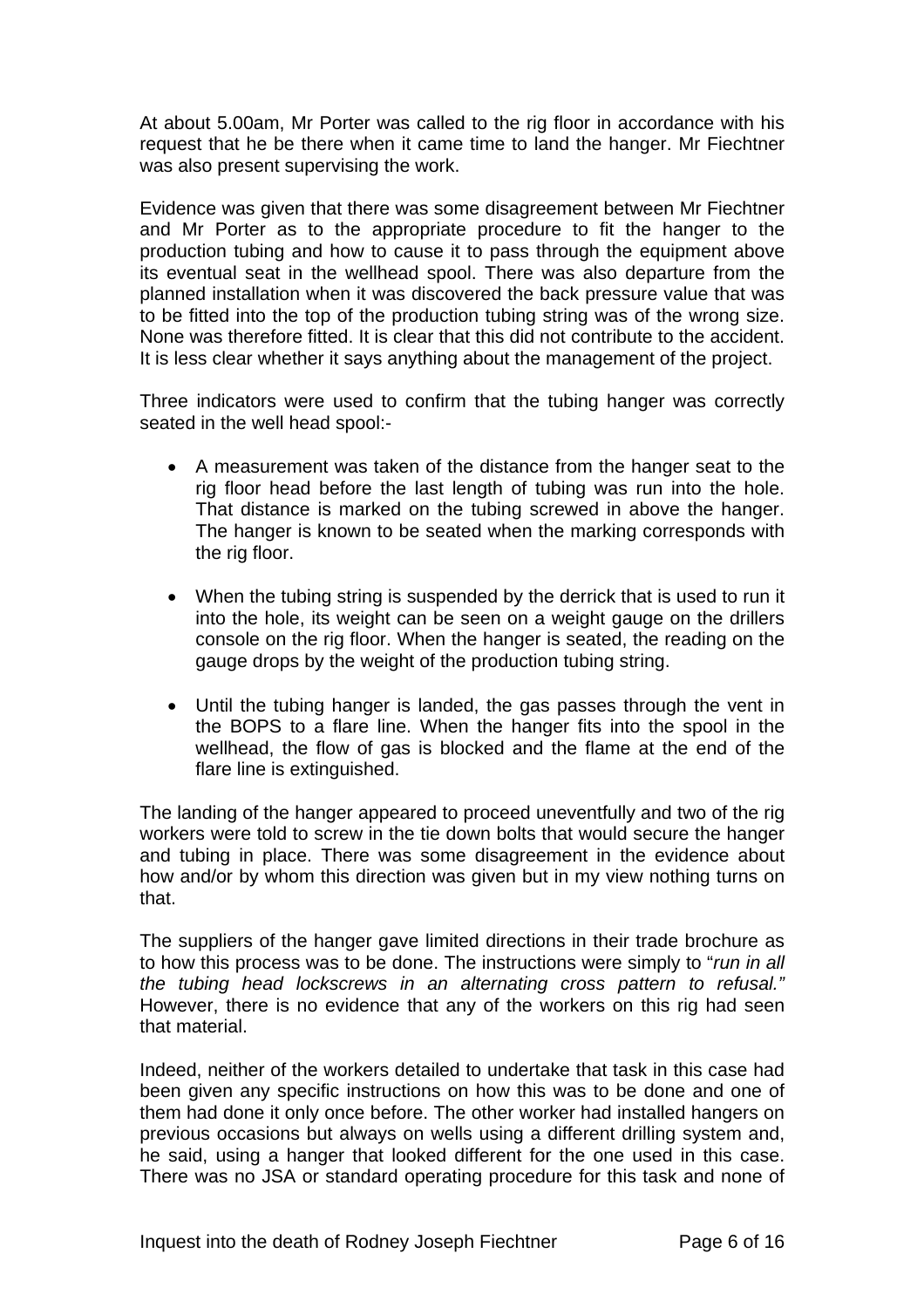the witnesses recalled the process or its risks being discussed at the safety meeting before the shift commenced.

However both workers gave evidence that they believed that they had screwed in all the bolts as far as they could go. There were no special spanners or tools used for this task and they merely used what was to hand. One of those workers said they used a spanner that was about six inches long to adjust the tie down bolts. They appear to have recognised that the packing or locking nuts had to be unscrewed before the tie down bolts could be adequately advanced but they did not measure or in any other way systematically gauge how far the tie down bolts were advanced as a result of their actions, although the more experienced of the two said he had a look at the three tie downs bolts worked on by his colleague, compared them to the ones he'd tightened and considered that all of the bolts appeared to be wound all the way in. As we now know, none of the tie down bolts was more then half way in and so these observations could not have provided any useful information.

There was some evidence before the inquest as to how this fatal error came about but none of it is in my view conclusive. For example, the SIMTARS report and video indicates that when the relevant components were examined under the supervision of Mr Davis all of the locking screws could be advanced to some extent, although none to the full extent. This led Mr Davis to conclude that the tie down bolts had not been sufficiently tightened simply due to a lack of the application of appropriate force by the workers who undertook this task. The fact that none of them was fully wound in led him to suggest that the fault was unlikely to have been caused by cuttings and debris clogging the thread. The difficulty with this evidence is that these tests were conducted after the components had been subjected to the very high temperatures of the prolonged well fire, exposed to the caustic effects of the chemicals used to bring the fire under control and then left to sit for a number of months.

Various witnesses who have a collective experience of many decades in the industry and a rudimentary survey undertaken by the investigator failed to identify any previous occasion when this failure had occurred. The distributor of the components said that the same or a similar system had been successfully used in the drilling industry for nearly 100 years. The initially high probative value of this evidence is reduced when it is recognised that the fault is unlikely to have been identified unless it caused a problem and that in almost all cases (including this one) the tie down bolts are only crucial to the integrity of the well until the adaptor flange to which the Christmas tree is bolted is fixed to the well head. Even in this case, with none of the bolts properly engaged, the shut in pressure was maintained for approximately 5 hours. The sad irony (so typical of so many coroners' cases) is that had it not been for a meal break and the delay caused by splitting the two BOPs, it is unlikely that the fault would have manifested itself in this case.

Before the section of the well head in which the tie down bolts fit was installed, it was checked and seemed to be in order, although this checking did not involve the tie down bolts being run all the way in. Before the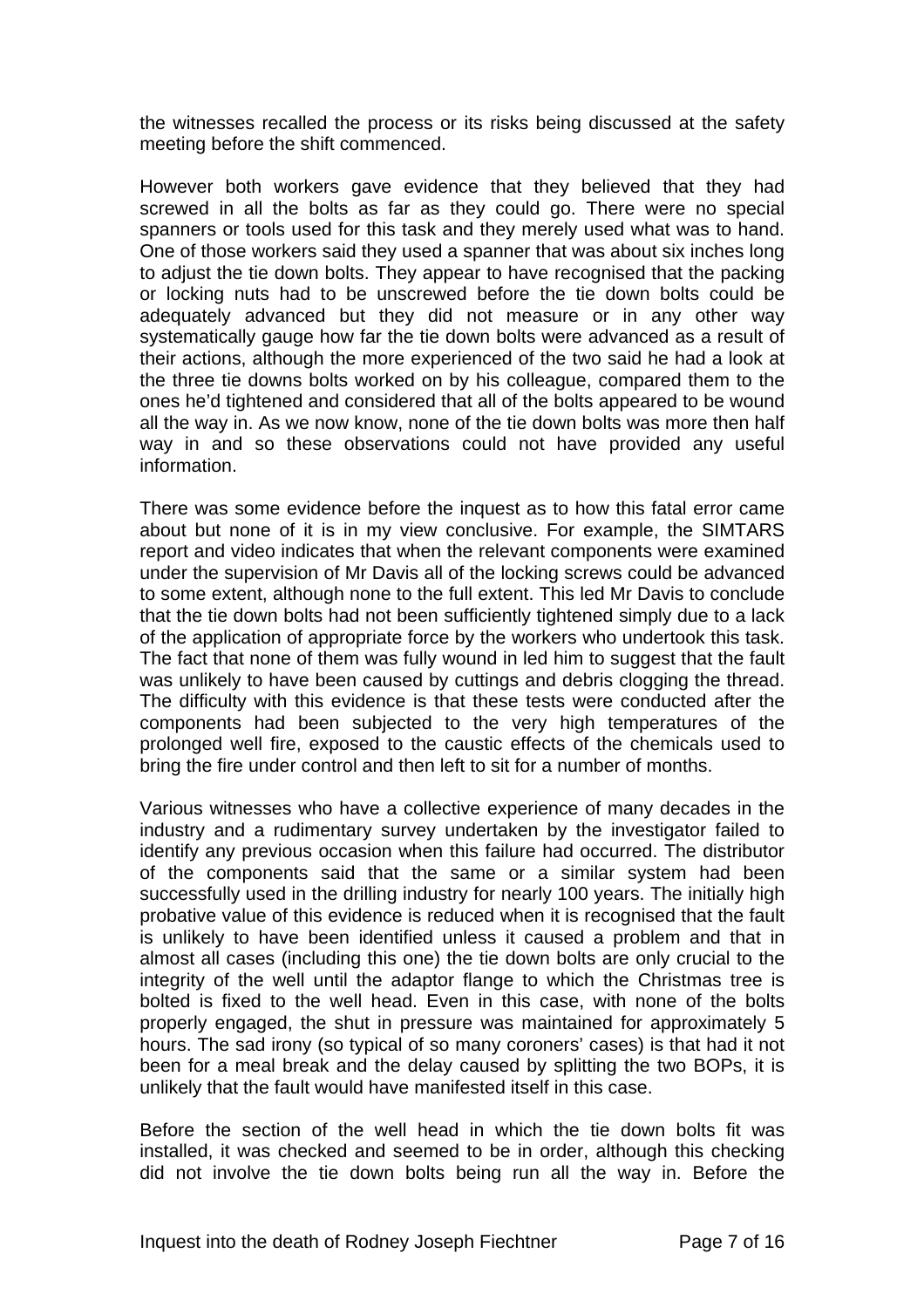production tubing was run into the well the bolts were screwed out so as to avoid damage to them, the tubing or hanger seal. While this suggests that the threads were functional it doesn't necessarily demonstrate that the bolts could be wound all the way in. On the other hand it seems inherently unlikely that there was some flaw to the thread of all six bolts that allowed them to be screwed out but not in.

While it is possible that the tie down bolts were inadvertently unwound during the rigging down process, when it is realised that most of that work was done by at least one of the workers who had just previously wound them in and that much of it occurred under the watch of other senior workers, I am of the view that this possibility can be discounted.

By using a small spanner the rig workers who attempted to tie in the hanger very significantly reduced their ability to overcome any resistance to the screws being advanced "*to refusal*" – the subjective and qualitative, imprecise object of their task. The use of such a small tool is in stark contrast to the example provided by a technician employed by the distributor who, during a view at the company's premises demonstrated how, when he did the same job, he habitually used a 24 inch ratchet socket that would obviously bring far greater force to bear on the screws. Coupled with their relative inexperience and lack of appreciation of the significance of their task, it may be that the workers simply failed to apply sufficient force to the tie down screws to result in them overcoming any grit that was in the thread and properly engaging with the tapered shoulder of the production tubing hanger. However, having regard to the significance of such a finding, I consider I have insufficient evidence to be satisfied to the required standard to enable me to decide the point and therefore, somewhat unsatisfactorily, I leave it open.

In his statements to the investigator Mr Porter said that no one told him that there had been any difficulty in engaging these tie down bolts so he assumed it had been done correctly. In evidence at the inquest he said he was told by one of the drillers that it had been done. Neither Mr Porter nor Mr Fiechtner checked to see whether the tie down bolts were properly engaged.

This could have been done by measuring the distance the stubs of the tie down bolts protruded from the well head before and after tightening, counting the number of times each bolt was turned during tightening or looking down from the rig floor through the annular preventer and the rams BOP to sight the ends of the tied down bolts on the tapered shoulder of the tubing hanger.

Mr Porter gave evidence that he did not consider it his job to supervise the installation of the tie down bolts although he conceded that it was his practice to check that they were properly engaged before the Christmas tree was put on the stack after the BOPs were removed when access to that part of the well head was easier. However, in this case that stage was not reached before the explosion.

Considerable evidence was received about the division of management responsibility between the leaseholder's representative on site and the drilling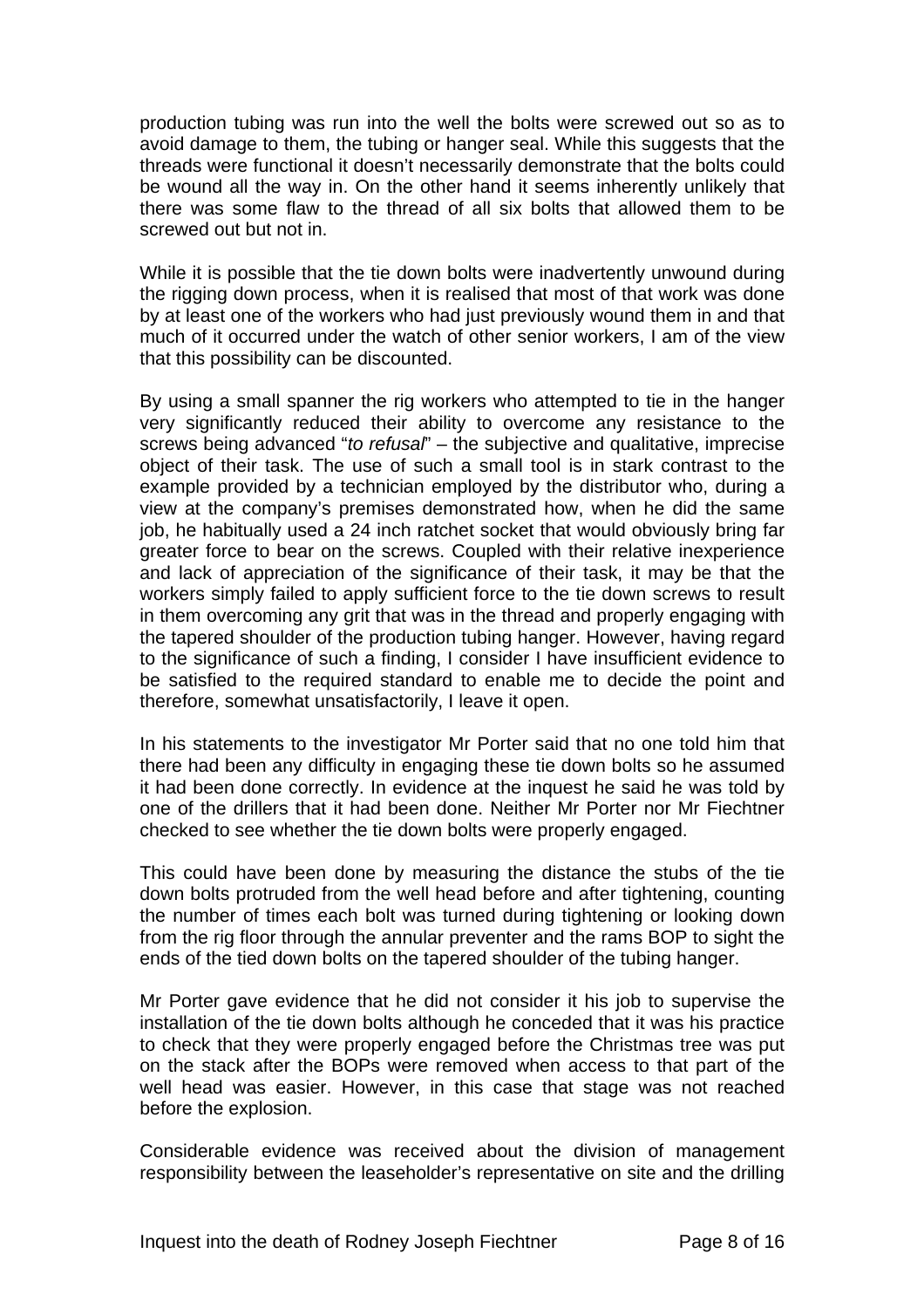contractor's senior employee on site. Whose job was it to ensure that the tie down bolts were properly engaged?

On one analysis, it can be argued that as the driller contracts to drill and complete the well and supply employees sufficiently experienced and competent to do so "*in a good and workman like manner"*, its senior person is legally responsible for ensuring that all of the components are properly assembled. Further, Century's HS&E Manual specifies that the rig manager is responsible for "*(E)nsuring the health and safety of all personnel under his control is never compromised.*", and for the "*(P)rovision of ongoing training on sites to ensure all employees have the skills and knowledge to carry out assigned tasks in a safe and productive manner.*" 9

On the other hand the contract between the leaseholder and the rig supervisor stipulates that it is the rig supervisor's "*responsibility to ensure all personnel engaged in the drilling operations do so in a safe and cost efficient manner."* The rig supervisor is also responsible for adherence to the safety management plan and the execution of the approved drilling programme. All but one of the witnesses who had experience working as a company man gave evidence that they considered the person in that role was responsible for ensuring the hanger was properly landed and secured. Mr Porter also indicated that it was his practice to check that this had occurred. However he didn't do this as or immediately after the hanger was landed, but later in proceedings when there was more room around the well head.

The situation might best be summed up by a reference in the SMP which says it is the responsibility of the rig manger to work with the rig supervisor to ensure all aspects of the SMP are carried out.<sup>10</sup> In this case it seems that neither took sufficient steps to ensure that:-

- the crew was aware of the safety ramifications of the locking screws;
- the crew was given the appropriate tools to use;
- the crew was adequately supervised while the job was being done; or
- adequate checks were made after it had been done.

It would be wrong, however, to conclude that all responsibility for these failures should rest with Messrs Porter and Fiechtner. Other senior officers of both companies had ample earlier opportunities to detect the potential for a problem to arise in this aspect of the project. The drilling contractor agreed to adhere to the leaseholder's safety management plan when undertaking the work stipulated in the leaseholders drilling program. In compliance with this obligation, the driller's JSAs were appended to the SMP. The landing of the hanger and the running in of the tie down bolts were listed in the drilling program as tasks to be undertaken by the driller.  $11$  Yet, while the list of JSAs indicates such innocuous jobs as "How to fill a grease gun" have been analysed to address and identify risks, no mention is made of the landing and securing of the hanger.<sup>12</sup>

 9 Century Resources HS&E Manual section 1.5

<sup>&</sup>lt;sup>10</sup> exhibit 66 p10<br><sup>11</sup> see exhibit 65 p21<br><sup>12</sup> exhibit 66 appendix 4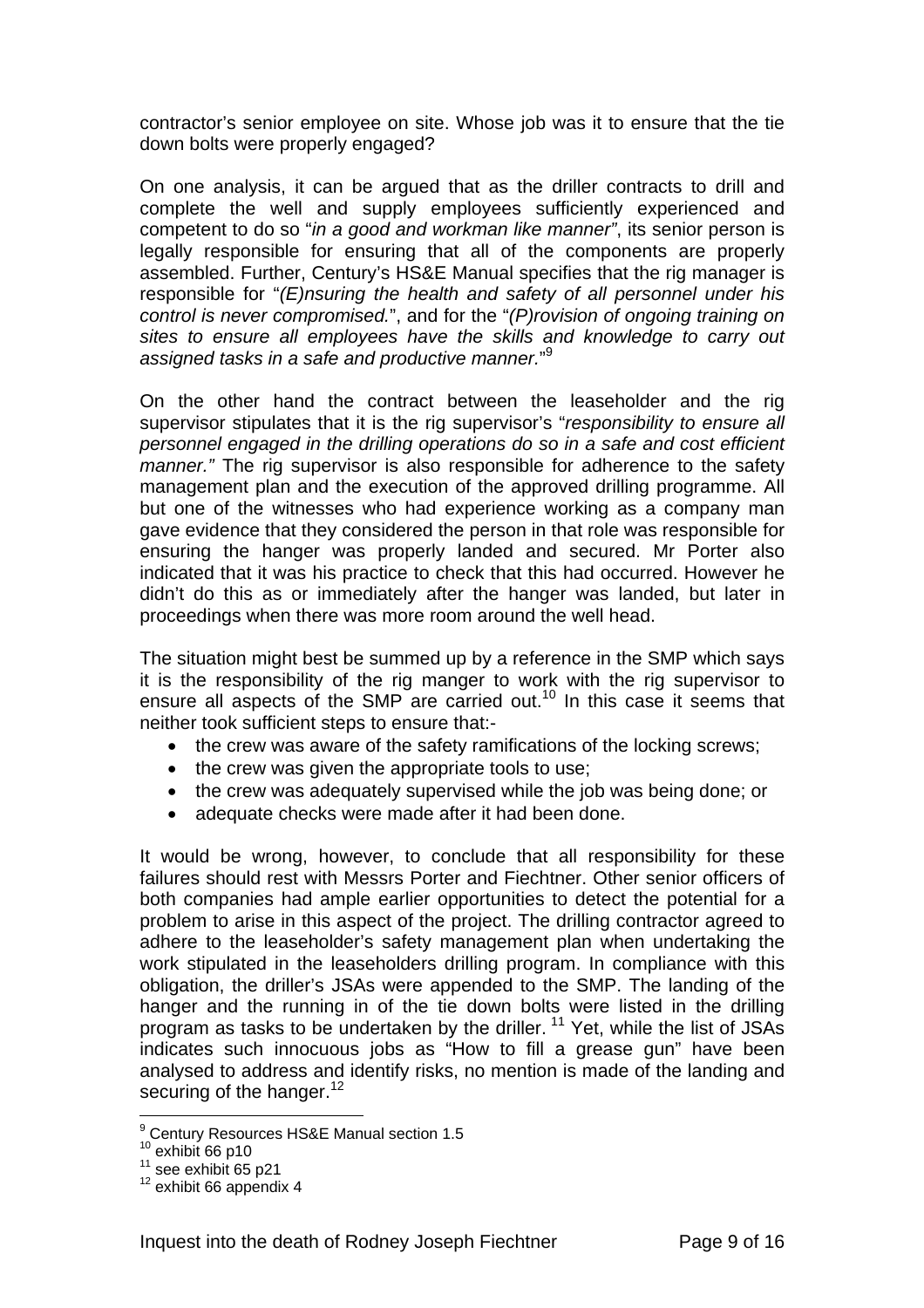After the hanger was landed at about 6.00am the crew went to breakfast.

After breakfast the dismantling of the rig commenced. The rotating head, and various flare lines were removed. Next, the annular preventer was removed from the well head stack by unbolting it from the rams BOP. There was some inconsistency in the evidence as to whether these two items were usually separately removed from the well head, or whether this happened on this occasion because the annular preventer needed work or was to be transferred to another rig. Whatever the reason, the splitting of the two components delayed the installation of the Christmas tree which would have prevented the uncontrolled release of gas. However, the rigging crew, being unaware that the tie down bolts were not properly engaged, had no reason to be concerned by any such delay.

Two workers then commenced to unbolt the rams BOP from the well head. This required them to climb down into the cellar, a pit about a metre and half deep and a metre and half square, in which the well head is situated. As they were proceeding to undo the numerous bolts connecting the rams to the well head the gas release occurred at about 11.15am.

One of those workers, Matthew Boyle described it this way:-

*"(F)rom what I recall there was just a massive explosion. One minute I was hitting the spanner and the next minute the gas coming out of the well hit me in the left side of the head. By explosion I mean that there was a very loud noise which was the release of gas from the well. I remember I held my breath because I was being engulfed by gas. I remember being knocked backwards first and then trying to go forward. I realised that I couldn't go forward so I turned to my left. I couldn't go forward because that's where the gas was. I then tried to climb out of the cellar but I couldn't. While trying to get out of the cellar my shirt was blown completely off my body over my head."13*

Mr Boyle managed to clamber out of the cellar and ran from the well head. He managed to cover about 30 metres before the gas ignited. He described that aspect of the disaster this way:-

*'I managed to walk or run about 30 metres before the gas erupted into flames. I was thrown to the ground when it erupted from the shock wave. I felt my left arm snap even more when I went to the ground and I felt the flames go over my back. I felt a massive burning sensation over my back. I screamed at the pain… I was laying on the ground for 3 or 4 seconds and after the fireball had gone past me I looked around and saw a massive fireball and I thought, what the hell was going on."14*

 $\overline{a}$  $13$  exhibit 12 para 27 and 28  $14$  exhibit 12 para 30 and 31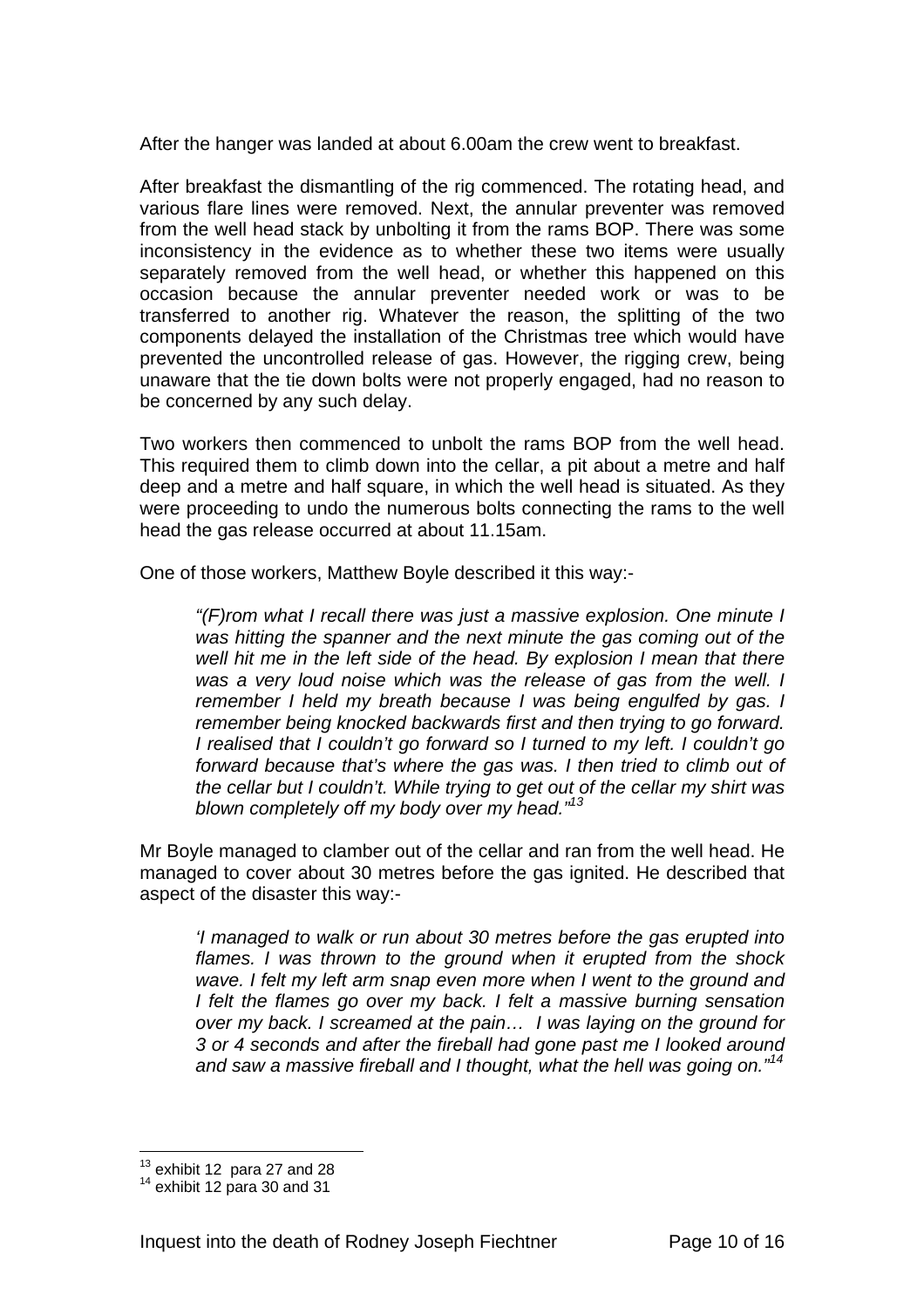The other rigger who was working on the well head when the gas release occurred, Matthew Browne, also gave a graphic description of the incident. He said:-

*"I would describe the gas as deafening, thick, roaring, it was unbelievable. There was no warning or smell or rattling before the explosion. I immediately tried to get out of the cellar which was about my shoulder height. After a couple of attempts, the third attempt I was getting really dizzy. It was white everywhere. I couldn't see anything*."<sup>15</sup>

When Mr Brown managed to get out of the cellar he also ran and estimates he had travelled only about 10 metres when the explosion occurred. He described it this way:-

*The force of this explosion knocked me to the ground and burnt my back. When I was lying on the ground I could see all the flames above me. They were travelling down towards the mud tanks. The flames would have travelled at least five metres past me and then lifted straight up.16*

I have quoted these descriptions to help those of us who spend our working lives in air-conditioned offices to better appreciate that this inquiry is not an academic exercise but an attempt to explain a real life tragedy that left one man dead and two badly injured. Having listened to their accounts of the accident it is easy to understand why some of those on site on the day in question no longer work in the industry.

It also gives us a better basis to appreciate the actions of Mr Fiechtner. There is some conflict in the evidence about his exact location when the gas leak occurred but it is accepted by all that he was not on the rig floor or under it. It is most likely that he was on the lease midway between the rig and the demountable huts used for meal breaks, the managers' accommodation and communication equipment.

He was in a position of relative safety and could easily have made himself safer by moving further from the rig when the gas blow-out occurred. Instead he ran to the rig carrier to try and switch off the diesel engines. Everyone there knew that the gas leak meant an explosion was likely. Shutting down the diesel engines on the rig carrier reduced the risk that the gas would be sucked into the engine and cause it to over run and fly apart or blow flames through its exhaust that could ignite the gas cloud. It also eliminated other possible sources of ignition. Rodney Fiechtner didn't run for cover. He knew that members of his drilling crew were closer to the point where the explosion was likely to occur than he was and he ran towards the danger in an effort to reduce it.

 $\overline{a}$ 

 $15$  exhibit 13 para 8 and 9  $16$  exhibit 13 para 10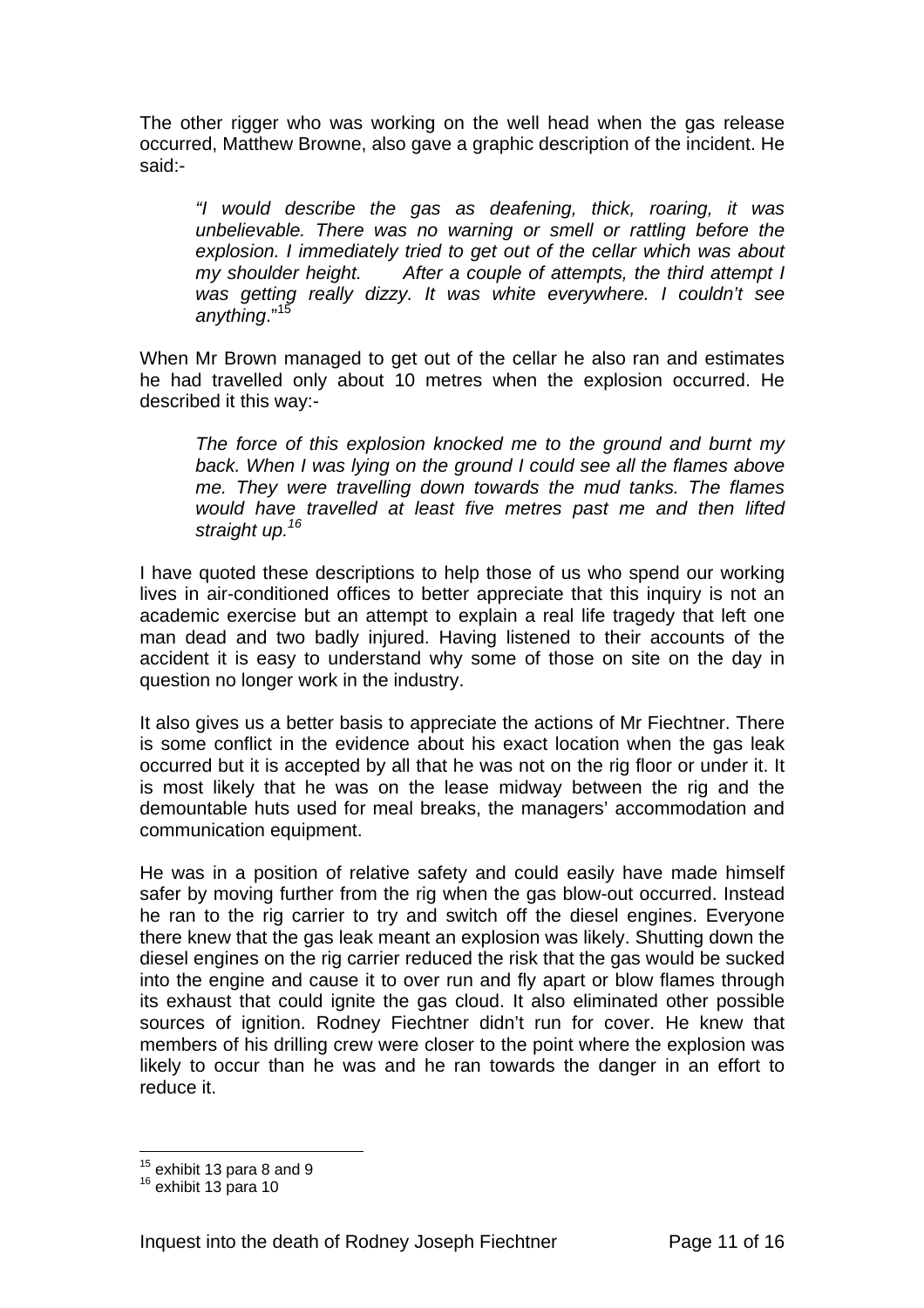People who find themselves in a dangerous situation, who remain in control of their actions and attempt to resolve the danger are rightly called courageous. In my view that is what all of the rig workers involved in this accident did. People, who knowingly place themselves in danger in order to try and reduce the risk to others, are called heroes. In my view that is what Rodney Fiechtner did.

The investigation was not able to establish the ignition source, although a number of possibilities were identified by the DNR&M officers who examined the remains of the rig looking for possible electrical and mechanical sources of ignition. Those inspections also identified non compliance with aspects of the Australian Standards dealing with electrical equipment for explosive atmospheres and spark emission control devices on internal combustion engines. The effectiveness of these inspections was compromised by the delay in their being undertaken and their limited nature. However, in view of the damage done to the equipment by the explosion and ensuing fire, it is unlikely that a more timely and exhaustive inspection program would have enabled the source of the ignition to be ascertained.

After the explosion and the initial fire ball had subsided into a raging well fire all those on the lease site assisted the injured. It was recognised that Mr Fiechtner's injuries were the most serious and he was driven immediately to the Surat hospital. The medical superintendent met them on the way there and followed them to town. Doctors from hospitals in the surrounding towns came to Surat to assist. Mr Fiechtner was conscious and was able to communicate with the doctors. The work mates who accompanied him confirmed his identity and provided personal information to the hospital that was passed on to police.

That afternoon, the Royal Flying Doctor Service flew a specialist from the Royal Brisbane Hospital to Surat and after undertaking some emergency procedures Mr Fiechtner was flown back to Brisbane. He died in the intensive care ward at the Royal Brisbane Hospital later than night, approximately 12 hours after the explosion.

An autopsy conducted the next day at the John Tonge Centre found that he had burns to 95% of his body.

### *Findings required by s43(2)*

I am required to find, so far as has been proved, who the deceased was and when, where and how he came by his death. As mentioned earlier, these are not criminal proceedings and I am therefore to apply the civil standard of proof when considering these issues. I am also required to consider whether any persons should be committed to stand trial in connection with having caused the death.

Having regard to all of the evidence presented to the inquest I make the following findings:-

**Identity of the deceased** – Rodney Joseph Fiechtner.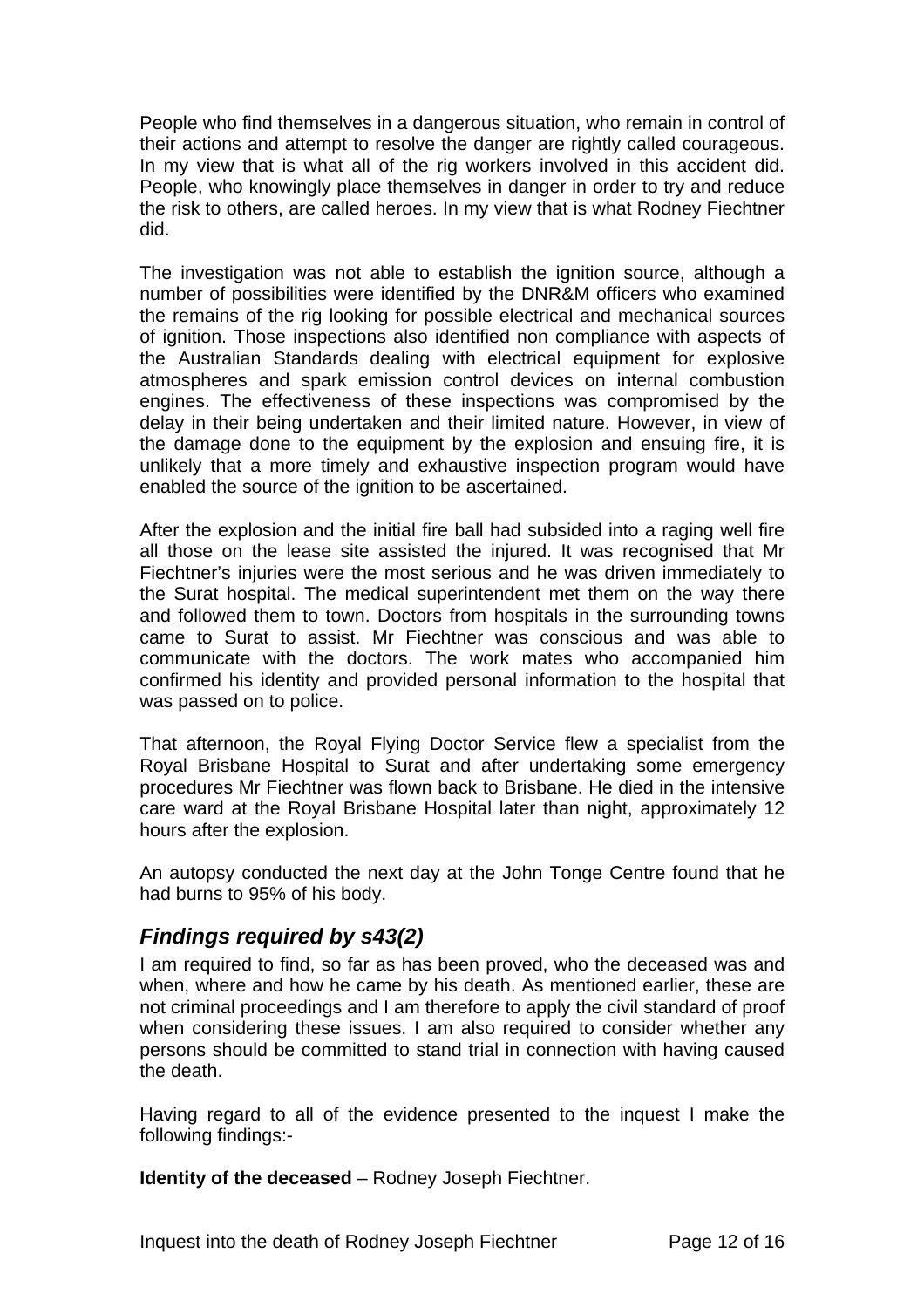**Place of death** – He died at the Royal Brisbane Hospital in Herston, Queensland.

*Date of death* – He died on 7 April 2003.

**Cause of death** – Burns received in a gas explosion on a drilling rig.

**Criminal charges** – No person should be committed to stand trial on any of the charges listed in s41(1)(a) of the Act.

### *Riders*

Pursuant to s43(5) of the Act I am authorised to make riders or recommendations designed to reduce the occurrence of similar deaths to the one investigated by this inquest.

Obviously I have no independent knowledge of matters impacting on safety in the gas drilling industry. I must base my recommendations on the expert reports put before me, the evidence of the witnesses who do have experience in the industry and the reports prepared by the departmental officers who investigated this fatality.

I was greatly assisted in this regard by the fault tree analysis and the incident causal analysis method chart which helped me focus on the relationship between possible contributing factors and the need to build in multiple safety barriers in recognition of the impossibility of completely eliminating human error and equipment failure.

I was also assisted by Professor Cliff's report that was tendered today. His experience and expertise in a related field might enable the parties to refect on what they have proposed by way of changes to procedures from a slightly different perspective. I do not accept that because Professor Cliff is not experienced in the petroleum drilling industry his views are not valid. One need only consider the benefits that are now being realised in the health care sector as a result of medical administrators embracing the safety lessons learnt in the aeronautical industry to recognise the potential advantages of cross pollination of this kind, especially in industries that consider they are unique.

It is also important to acknowledge that many changes that will impact on the likelihood of a similar accident occurring in future have already been made. Most significantly, the legislation under which the industry operates has been very substantially changed by the introduction of the *Petroleum and Gas (Production and Safety) Act 2004*. which incorporates an entirely different approach to regulating safety in the industry. Other changes, such as the redesign of the thread on the tied down screws and the painting of their stubs are indications that lessons have been learnt from this tragedy. This inquest has been an opportunity for all those involved in what is an intrinsically dangerous activity to again consider how the risk can be best managed in this context. Before turning to what the parties have suggested as specific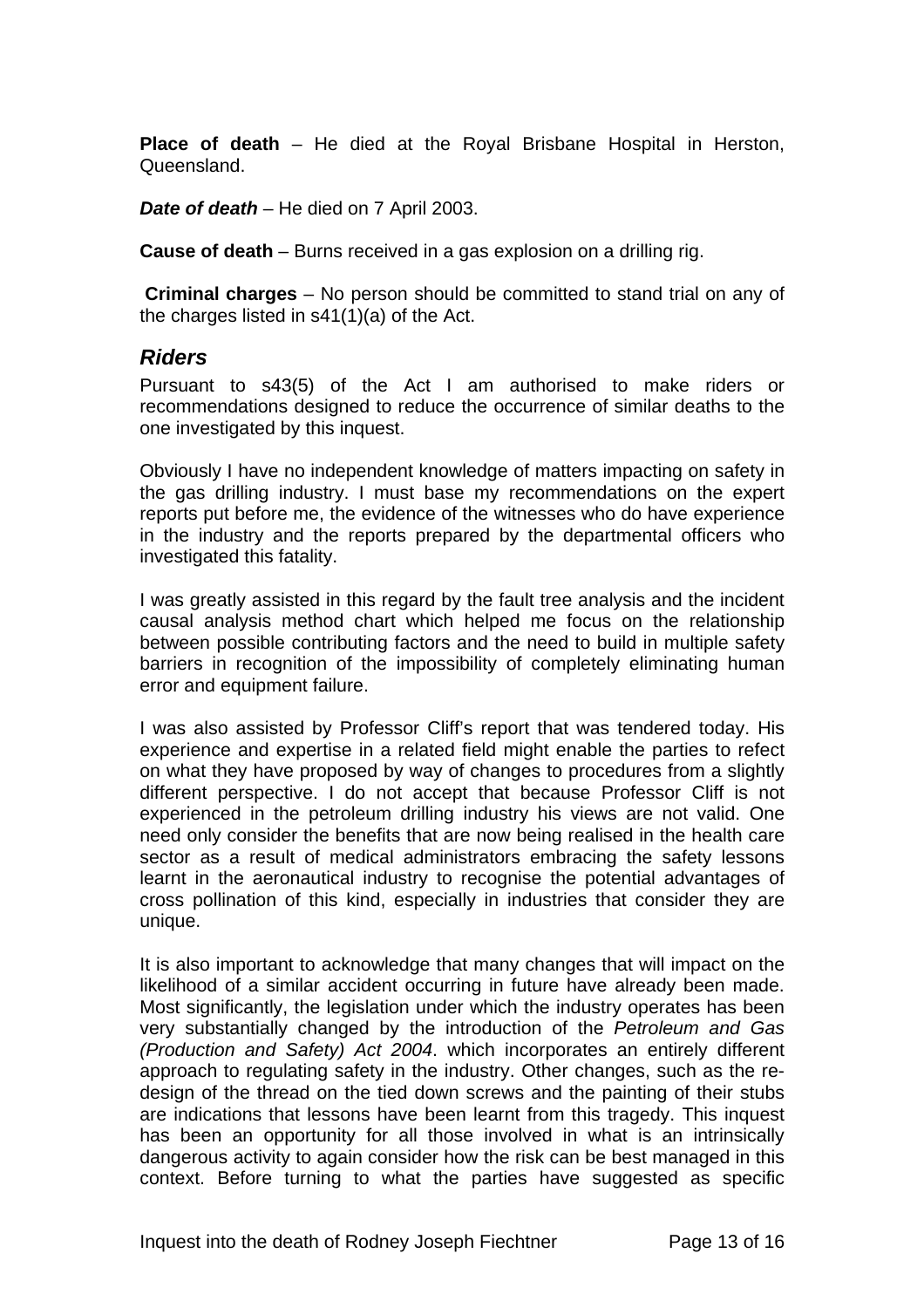remedies for the deficiencies that have been identified by these proceedings, I want to say something about the general issues that seem to me to be most important.

#### **Issues of concern**

#### **Division of responsibility**

The right to extract the gas was vested in the leaseholder, OCA. It engaged Century Resources to supply the drilling rig and rig personnel to drill the well. However the division of responsibility for the undertaking of those tasks is not so clearly defined as that statement might suggest.

The details of what each of those parties was obliged to do were set out in a number of documents; namely the Onshore Drilling Agreement, the OCA Drilling Program and the OCA Safety Management Plan. While these documents may regulate legal relations between the parties and may be dispositive of issues of civil liability, evidence given by experienced petroleum industry operatives indicates that customary practice in the industry may diverge from these legal arrangements. Unless there is consistency between what is agreed to between the parties at head office and what happens in the field, changes to policies and procedures are unlikely to be effective. Clarity in the theory and practice of the division of responsibly for safety, supervision and training are therefore in my view essential.

#### **Training**

According to figures quoted in Parliament during debate on the new legislation, the value of the oil and gas produced in Australia each year exceeds \$15 billion. The employment opportunities the industry creates as well as the down stream benefits to engineering, transport and catering sectors are obviously considerable. It is apparent that drilling rig workers operate industry specific equipment that is becoming increasingly automated. There is a defined hierarchy of positions on the rig with a fair degree of separation of functions. In these circumstances I find it surprising that so few have any formal qualifications, education or training in the field.

Witnesses in this matter repeatedly told of how the only training they had received was from watching someone else do the job that they were then themselves required to later perform. Nothing demonstrated the vulnerability of this approach more graphically than the situation of the men who undertook the crucial task of securing the hanger; neither of them had ever before done that job on a live well and neither of them had been given any formal training in how to do it or the significance of it. Suggestions were made during the hearing that as the process is the same when drilling with mud, the inexperience of almost all of the crew, from the drilling supervisor down, in well completions when drilling with nitrogen, was of little or no consequence. In my view, that approach fails to have sufficient regard for the need for the rig workers to understand the possible ramifications of their actions. This is only likely to come via education and training, in my view.

I am therefore heartened to read that the new Act seems to require all drilling rigs to have safety management plans that include a skills assessment,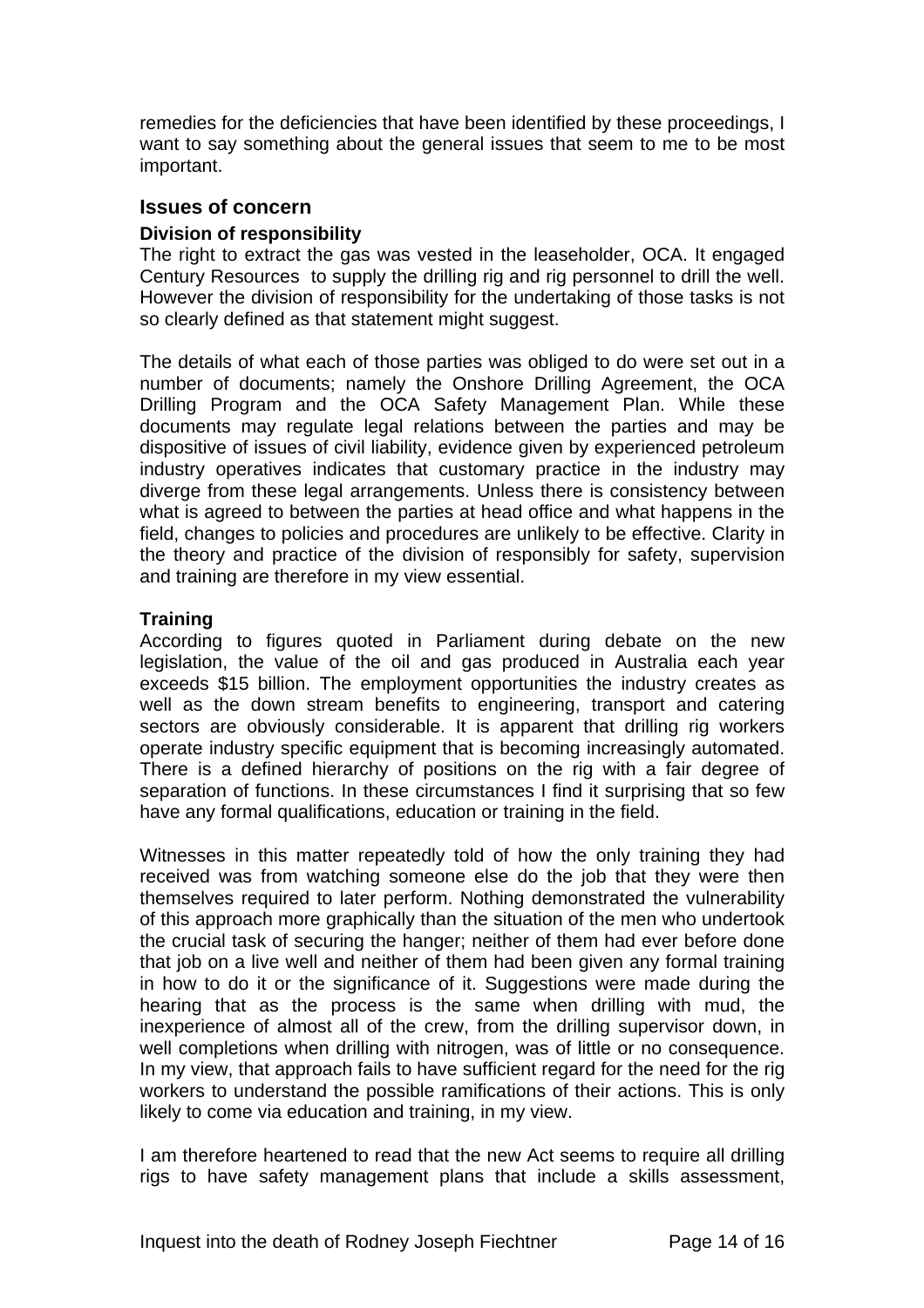training and supervision program. I recommend that the regulator and the industry give consideration to the adoption of the competency standards for drillers that have, according to Professor Cliff, already been developed

#### **Necessity of multiple barriers**

As the fault tree analysis chart makes clear, this accident only occurred because a number of failings coincided. Throughout the hearing we heard reference to "hard" and "soft" barriers – mechanical and human safe guards. This evidence convinced me that to be effective, a risk management system must have multiple barriers of both kinds for all key risks.

### **Recommendations**

I have obviously given careful consideration to the recommendations contained in exhibit 80. I have already commended the parties for the process by which they were developed; I now add my compliments for their content. They seem to me to address all areas of concern.

I note Professor Cliff's concern that more urgent action is not suggested to remove ignition sources. I note also that he indicates that the underground mining industry has managed to prevent exhaust manifold surface temperate presenting such a risk. I accept the response from the DNR&M that the elimination of ignition sources is more critical in an underground setting where the presence of gas can often not be avoided. I accept also that it might not be reasonably practical to move all diesel engines outside the hazardous zones.

However, it would seem appropriate to transfer to the gas drilling industry that technology that has been developed to address the same risk in the coal mining industry wherever possible. It will obviously be futile to install remote engine shut-off devices on drilling rigs if manifold temperature continues to pose an ignition risk.

I note the frequency of this hazard materialising has been low. That is a valid factor when considering the extent of the response to it. However, so are the consequences that flow when it does eventuate and, as this matter demonstrates, they will usually be fatal. I therefore consider something more urgent and focussed than "a *government and industry review*" is necessary to respond to the issue of ignition sources on drilling rigs.

I strongly support the thrust of recommendation 7 - that senior people on the rig have appropriate knowledge, skills and experience - but suggest the industry needs to stipulate what compromises that expertise, and take action to enable its acquisition and assessment. A vocational education qualification would seem appropriate for such responsible positions.

The other issue which needs to be addressed is how these recommendations should be actioned. I anticipate that many of them can be, with some reframing, incorporated into the safety management plans that the new legislation requires to be developed for all drilling operations but others are